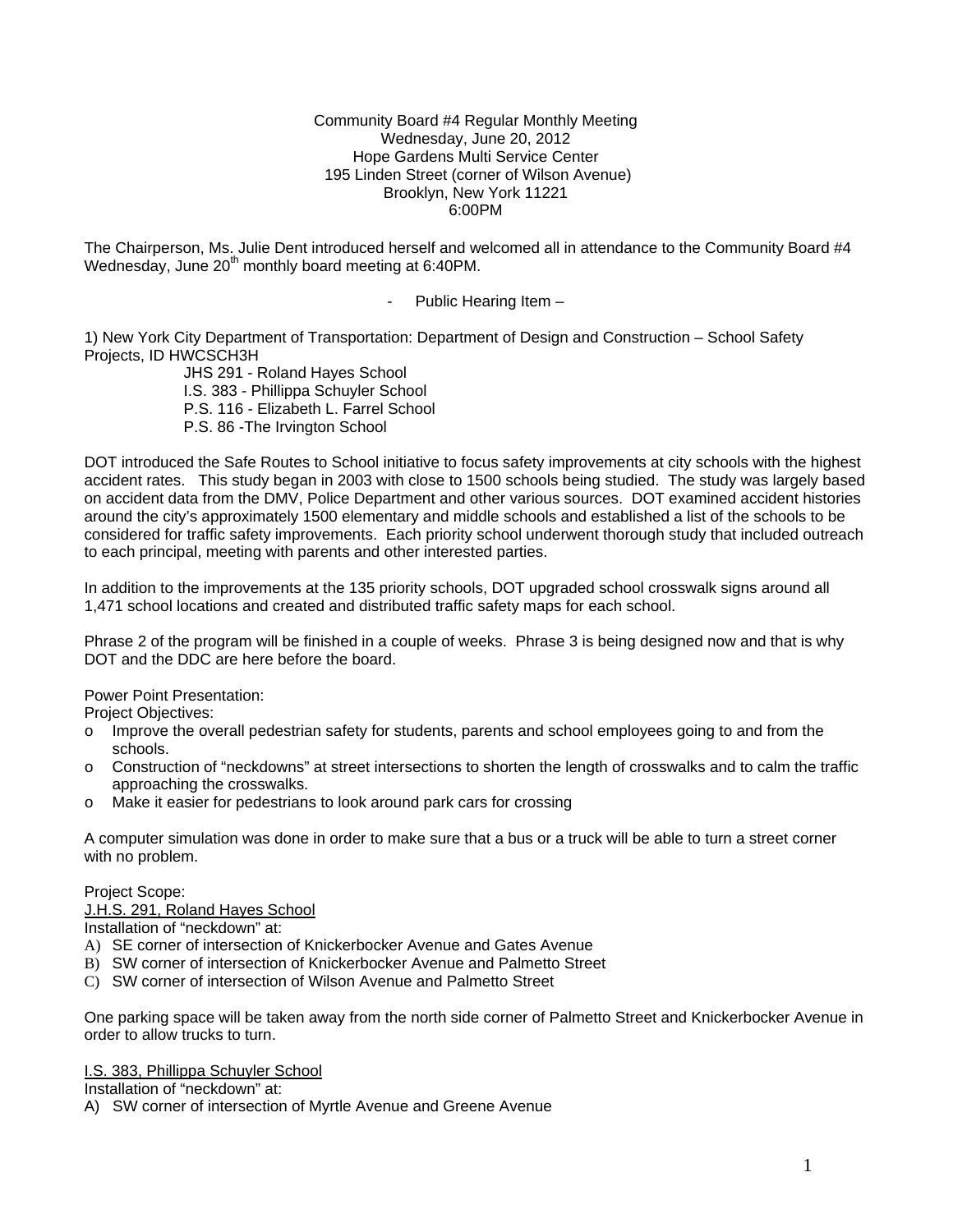Since at present cars are not allowed to make a left turn at the intersection at Myrtle and Greene Avenues, the sidewalk on the left side of Greene Avenue will be extended to combine with the existing triangular sidewalk and subway column located in the middle of the street. (Intersection of Myrtle Avenue & Greene Avenue – Looking north towards intersection from Greene Avenue)

P.S. 116, Elizabeth L. Farrell

Installation of "neckdown" at:

- A) SE corner of intersection of Knickerbocker Avenue and Menahan Street
- B) NW corner of intersection of Knickerbocker Avenue and Grove Street

## P.S. 86, The Irvington

Installation of "neckdown" at:

- A) NE corner of intersection of Irving Avenue and Harman Street
- B) NW corner of intersection of Irving Avenue and Greene Avenue

One parking space will be eliminated on Greene Avenue and the north side of Irving Avenue to allow a bus or a truck to turn, from Irving Avenue onto Greene Avenue.

In most cases the neckdowns will not take away parking spaces, however due to these changes, a total of five (5) parking spaces will be eliminated.

Questions were entertained:

Myrtle and Greene Avenues intersection: The extension will be built with a low curb in case a fire truck or an ambulance has to make a left turn at that corner during an emergency situation.

The work is scheduled to begin in the summer of 2013 and will take several months to complete.

Neckdowns are being used all over the country not just in New York City. They have been implemented in 32 schools thus far and are within the Federal Government guidelines. The results have been positive. For more information on neckdowns and the Department of Transportation's study please go to their website at [www.nyc.gov/dot](http://www.nyc.gov/dot) and look under safety programs.

2) Eco-NY Station: Bushwick Farmer's Market, Presentation by Sean Michael Fleming

Mr. Fleming is one of the co-founders and the executive director of Eco Station New York.

Eco Station NY is focused on Urban Agriculture and Food Justice. Eco Station is growing food in Bushwick and teaching people about food and where food is grown.

Bushwick Farmers Market has grown tremendously. Bushwick Farmer's Market is currently in five weekly locations throughout Bushwick, and is open three days a week, June to mid November.

Bushwick Farmer's Market carries a mix of organic, local and hyper-local grown at EcoStation's nearby farms: Bushwick Campus Farm and Farm in the Sky.

They strive to make the markets friendly and accessible to all, both customer and farmers.

At Farm-In-the-Sky you can find vegetables, herbs, greens and mircrogreens. Future plans are to develop Farm-In-The-Sky as a learning center for rooftop farmers, gardeners and beekeepers.

EcoStation NY is looking to train others as an apprentice farmer for 3 months. For more information email [Sean@EcoStationNY.org](mailto:Sean@EcoStationNY.org) or call 646-393-9305

The Chairperson, Ms. Julie Dent welcomed the City of New York Comptroller, Mr. John Lui and invited him to speak before the board and audience.

Mr. Lui thanked Ms. Dent, Ms. Whitted and the board members for the hard work that they are doing for the community.

Community Boards are an important part of the planning process in the City of New York.

His office has been focused on reducing and eliminating wasteful spending in city government. Fortunately after his office stopped any additional funding from going into the CityTime project and after an audit and other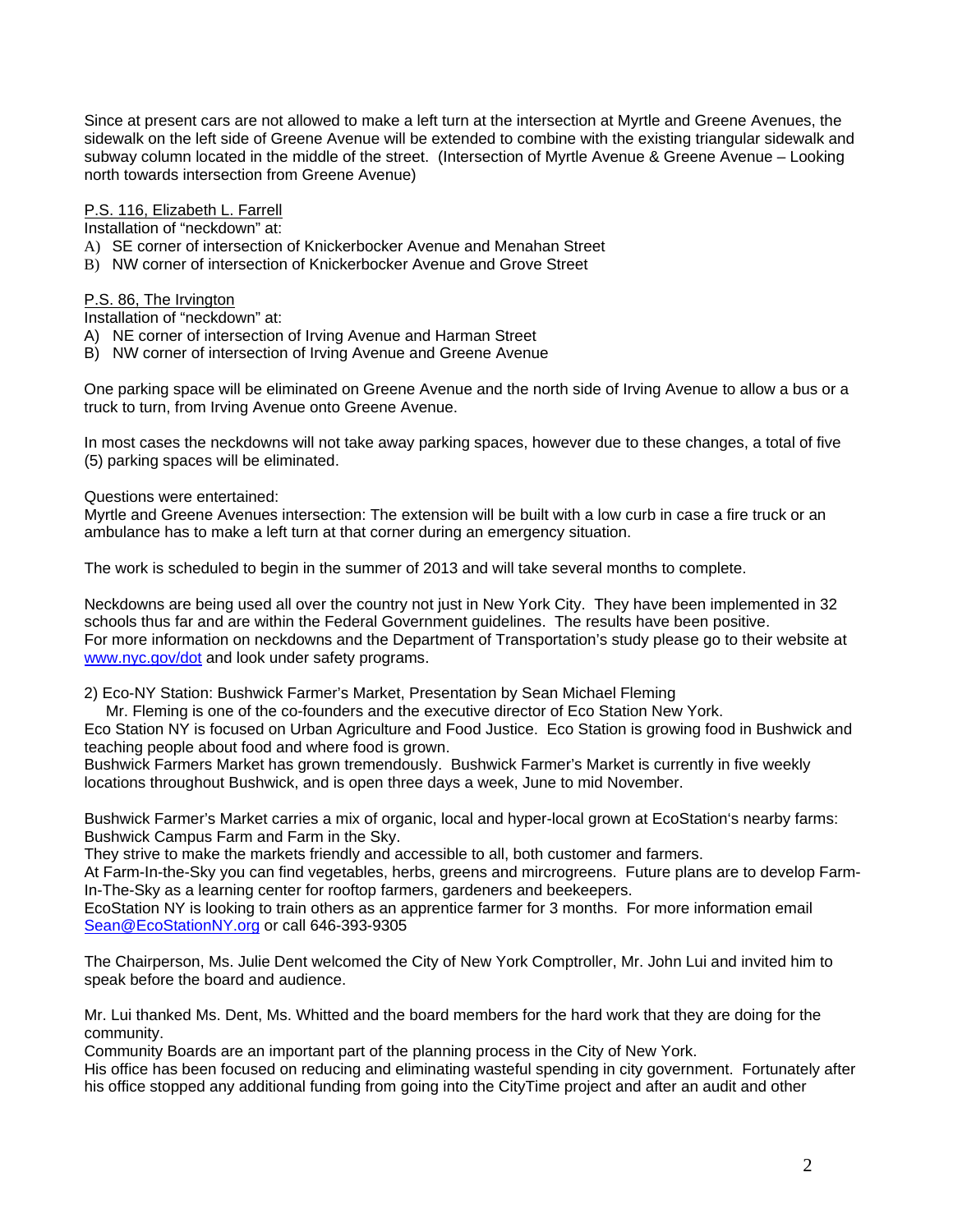investigations was done, last month the contractor (CityTime) returned a half of a billion dollars to the City of New York.

Comptroller Liu stated that he is asking the Mayor and City Hall to recoup as much as \$163 million from Hewlett Packard as a result of overbilling and underperforming on the contract to upgrade the City's 911 call system, which was uncovered as a result of a recent audit. The recovery of such monies will allow daycares and after school programs to continue as well as stop the layoff of New York City Firemen.

Mr. Liu stated that his office is also looking for strategies on how they can get more money for the people of New York City without raising taxes. For the last two years since he has been in office he has made it a priority to take advantage of very favorable capital marketing conditions, meaning very low interest rates. The City has always had billion of dollars of outstanding debt, money that they owe on New York City Bonds. When the interest rates are low he has made it a priority to refinance those bonds therefore lowering the debt. Last week they completed another transaction of refinancing \$997 million of the City's debt and this transaction alone has yielded \$101.4 million for the City to use in this upcoming budget.

He stated that next week the Mayor and the City Council have to resolve their budget. As the comptroller and even though he is the CFO he does not have a role or responsibility in the budget negotiation process, that power is left up to the Representative Body and that is the City Council. They have to resolve their budget; however this gives them more room to work with in terms of keeping essential serves going and without having to charge people more money and without having to cut essential serves. His office is finding more resources and keeping an eye on the economic picture of the City. A City Mr. Liu states, that has been through some brutal years recently. The City has seen the worst recession since the great depression. We are now starting to see some light at the end of this very long tunnel, says the Comptroller.

In view of the currency issues and government issues that are currently occurring in Europe those problems are making everyone a little nervous, Mr. Liu stated. What happens there affects New York City.

Hopefully the City Of New York can get through the next political system unscathed and see some growth.

Mr. Liu stated that he hopes that if there is a recovery in the system and that it will be a shared recovery, meaning that the profits will go to everyone and not just to the top wage earners in the city. Mr. Liu relates that in the 2004- 2007 recovery period 99% of the people saw a small increase in their earnings whereas 1% of the top earners saw an increase of 65% in their earnings. When there is a recovery there has to be policies in the city that helps everyone to share in the recovery as well, because everyone shared in the pain so they should be able to share in the recovery. There should be a progressive tax in place meaning that lower income payers pay a lower tax rate than someone who has a higher income. This is what is in place at the federal level, you start at 10% then it goes up 15% - 28% - 33% and into the high 30's. However in the City of New York a family that makes \$50,000 a year pays pretty much the same tax rate as a family who makes \$1,000,000 a year. Teachers, police officers and fireman are paying the same tax rate as Mayor Bloomberg and this is not equitable. If the 1% high earning tax payers pay just 1% more in their taxes then the 99% of the tax payers would see a reduction in their taxes and the city would come out whole, even if this was to be done. Mr. Liu stated that he is not talking about soaking the rich he is just talking about what is fare and what the tax code across the country was meant to be. This is a graduated system, a progressive set of tax rates where the wealthiest pay their fair share, which is a little bit more than the low income payers pays.

It has been a busy 2 ½ years for him as the Comptroller of the City of New York. Born in Taiwan Mr. Liu has spent most of his years growing up in New York City. He has gone to the public schools in New York and after going away to college he had returned to New York. He served many years in the private sector and served as City council for 8 years and has been the Comptroller for the last 2 ½ years.

Mr. Liu closes by thanking the board for the great work that they are doing and he thanked those in attendance for giving him the opportunity to serve them.

Ms. Dent thanked Mr. John Liu for all that he has done and continue to do for the City of New York. She thanked him for coming before the board and expressing such heartfelt words.

Ms. Dent relates that there was a graduation at her day care program. She stated that every year since Mr. John Liu has been in office, he has asked her at the Audrey Johnson Learning Center to pick two children who has done very, very well. He then sends two very nice certificates to the two children that were chosen.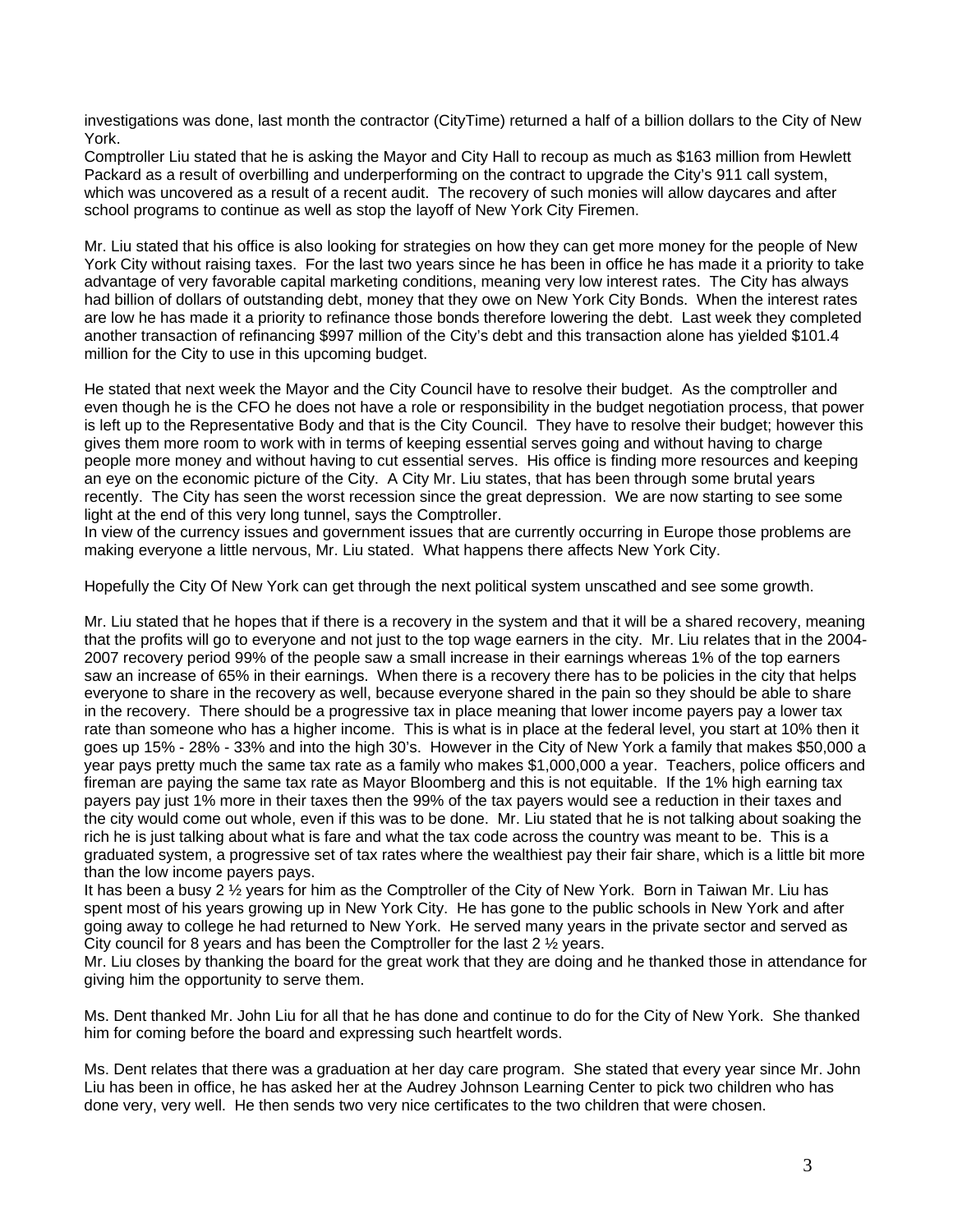Ms. Dent then presented him with a Certificate of Appreciation in behalf of the children from the Audrey Johnson Learning Center for his genuine concern for the children, parents, staff and the directors at the Audrey Johnson Learning Center.

The Chairperson, Ms. Julie Dent asked the District Manager, Ms. Nadine Whitted to call the first roll call. **Roll Call:** 31 members present constituting a quorum.

## **Chairperson's Report:**

The Chairperson, Ms. Julie Dent welcomed and thanked everyone in attendance to the Community Board #4's June 20, 2012 Regularly Scheduled Meeting.

Ms. Dent asked for the acceptance of the agenda with any necessary corrections. The agenda was accepted by Ms. Martha Brown and second by Ms. Barbara Smith. All board members present were in favor.

Ms. Dent asked the new board member to stand: Takiyah Ali and Julissa Gonzalez as the other members welcomed them.

Ms. Dent asked for the acceptance of the previous month's minutes with any necessary corrections. The previous month's minutes was tabled until the September Board meeting. Acceptance of tabling the previous month's minutes was noted by Ms. Martha Brown and second by Mr. Cyril Joseph. All members present were in favor.

Ms. Dent asked that the Elected Officials and /or their representatives introduce themselves and state their respective address and telephone numbers.

- 1) Yamilka Mena Representing Councilmember Diana Reyna, 217 Havemeyer Street, 2<sup>nd</sup> Floor, 718-963-3141
- 2) Alice Nacimento Representing Assemblyman Vito Lopez, 434 South 5yh Street, Brooklyn, 718-963-7029

## Representatives from City, State or Federal Agencies:

1) Bill Fitchett, FDNY Battalion Chief – Battalion 28, 392 Himrod Street, 718-965-8328

The Board members were asked to fill out and submit the Committee Assignment Form for the upcoming year. This form will help formulate the committee structure list. In accordance with the Board's By-Laws-Article 10 section E 1 each member shall serve on at least two committees.

The chairperson asked that each board member take their selection seriously when selecting a committee.

#### **District Manager's Report: Meetings Attended**

Ms. Nadine Whitted announced the Community Board's move on Monday, July 16, 2012 to 1420 Bushwick Avenue. The Board has been located at the 315 Wyckoff Avenue address since 1994 which was supposed to be a temporary address.

In preparation of the move the board has disposed of excess papers and electronic equipment.

Ms. Dent thanked the Hope Garden Center's staff for allowing the community board to host their meetings at their 195 Linden Street location. The community board meetings will resume their again in September 2012.

## **Committee Reports**

Civic & Religious Committee (CRC): Ms. Elvena Davis, Committee Chairperson

The June 7, 2012 Parade was a success. She thanked everyone for coming out to help her. Ms. Davis read a letter written by the District Manager to the audience, thanking them for their participation in the parade.

Ms. Dent announced the retirement of Det. Dennis Diaz who officially retires on June 29, 2012. All are welcomed to send him a card at the attention to PO D. Franco and she will make sure that he receives the card. The Chairperson stated that Detective Diaz is a top notch officer and he will be deeply missed.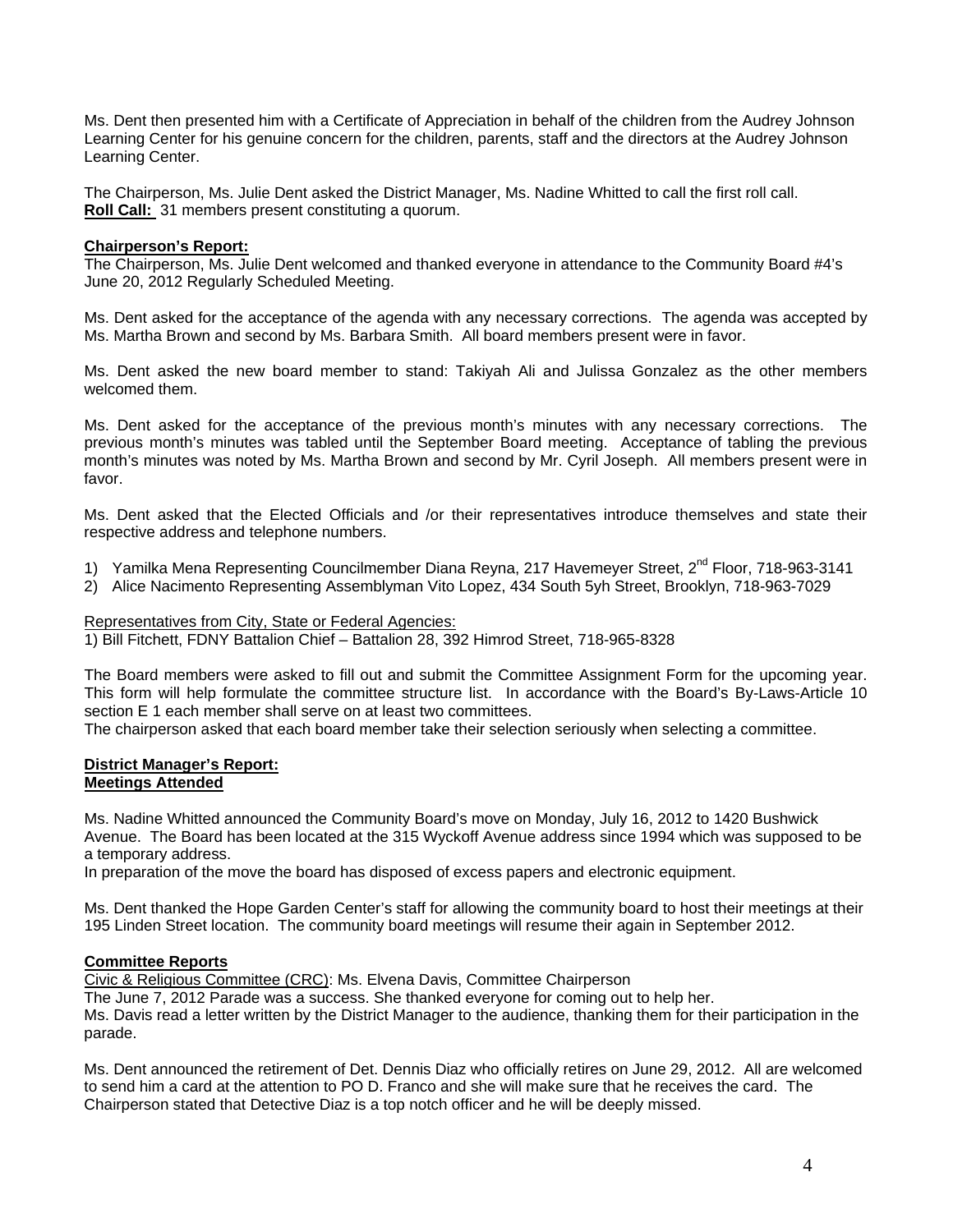Environmental/Protection/Transportation Committee (EPT): Mr. Eliseo Ruiz, Committee Chairperson, Tuesday, June 5, 2012

Location: 315 Wyckoff Avenue, 2<sup>nd</sup> Floor

Members Attended: Eliseo Ruiz

Others Attended: Nadine Whitted (District Manager), Albert Yam, Parsons, Kim Lua, Andrew Mason (DOT, School Safety), Hayden Benjamin, Nicholas Roland and Maria Centeno (DDC) Items Discussed:

School Safety measures with the overall objective to improve pedestrian safety for students, parents and school employees going to and from the schools.

See public item #1

Parks & Recreation Committee (PRC): Mr. Robert Camacho, Committee Chairperson, June 11, 2012, 6PM Location: 315 Wyckoff Avenue, 2<sup>nd</sup> floor

Member Attended: Robert Camacho, JoAnne Grant, Julie Dent

Others in Attendance: Willie Morales (Community Board #4 District Office), Jack Hammer (HPD), Ismael Feliciano (RBSCC), Ramon Zayzas, Jay Morales, Javonni Hines, Yeselis Delacruz, Verna Wise, Jeanett and Eddie Gonzales, Karina Almonte, Martha Chano, Yvette Perez, Raquel Martinez, Fernando Navarro, OJ Orinnani, Pilar Sanchez, Mary Salis, Angela Battaglia, Scott Short and Maggie Grady (RBSCC) Items Discussed:

Block 3137 Lots 1, 6, 9 and 11 located at Beaver Street and Garden Street – City owned land currently under the jurisdiction of HPD. NYC Council Member Recchia and Assemblyman Vito Lopez secured \$1.5 dollars for this project. The HPD and the Department of Parks and Recreation have agreed to the transferring of the property from one city agency to another city agency. The Ridgewood Bushwick senior Citizens Inc. and the residents in the immediate area are interested in developing this site as a park. RBSCC hosted a planning session with the individuals listed above including: NYC Department of Parks & Recreation, HPD and the Parks Committee members.

The park will be open from dawn to dusk.

Public Safety Committee (PSC): Ms. Barbara Smith, Committee Chairperson, Tuesday, June 12, 2012, 6:00PM Location: 83<sup>rd</sup> Pct., 480 Knickerbocker Avenue

Members Attended: Barbara Smith, Rev. Grace Aytes, Avellar Hansley, Linda Mckinley, Mary McClellan, Elvena Davis, Cirilo Nunez

Others in Attendance: Nadine Whitted, PO Franco & PO Cubells (83<sup>rd</sup> Precinct), Besemah Rogers, Caesar Montero, Matthew Winn, Valentin Villa, Patrick Agard, Paulino Rodriquez, Martha Rosado, Edna Pena, Gloria Estrada (Hope Gardens – TA President), Steven Greenstein (Hope Gardens Property Manager), Matilda Lopez, Adam Romero, Dora Benitz

Item Discussed:

Request for NYS Liquor Authority Licenses

- 1) Monteros Mexican Grill Corp. 173 Irving Avenue
- 2) Molasses Books, 770 Hart Street
- 3) Bushwick Coffee House, 44 Wilson Avenue
- 4) Dinorah's Bar and Grill Inc., 1260 Myrtle Avenue

NYC Housing Development Hope Gardens, concerning back yard / public space usage 140 and 160 Menahan Street, 343 Wilson Avenue, 399 Central and 1229 Greene Avenues Residents must file an application for usage as long as they are residents. Keys are given to use the designated area only during the time from 10am to 8pm. The request to use the BBQ area is then faxed to NYPD. NO NYPD sound permits are to be issued.

Recommendations:

1) It is recommended that a letter be written stating that a sign be placed in a public area stating no BBQ and that the area must be closed at dusk.

The motion was made by Mr. Robert Camacho and second by Ms. Mary McClellan. All members were in favor. The letter will state to the tenants when and where bar-b-ques can take place.

A sign will be placed inside and outside of the building letting tenants know that they cannot BBQ in certain area.